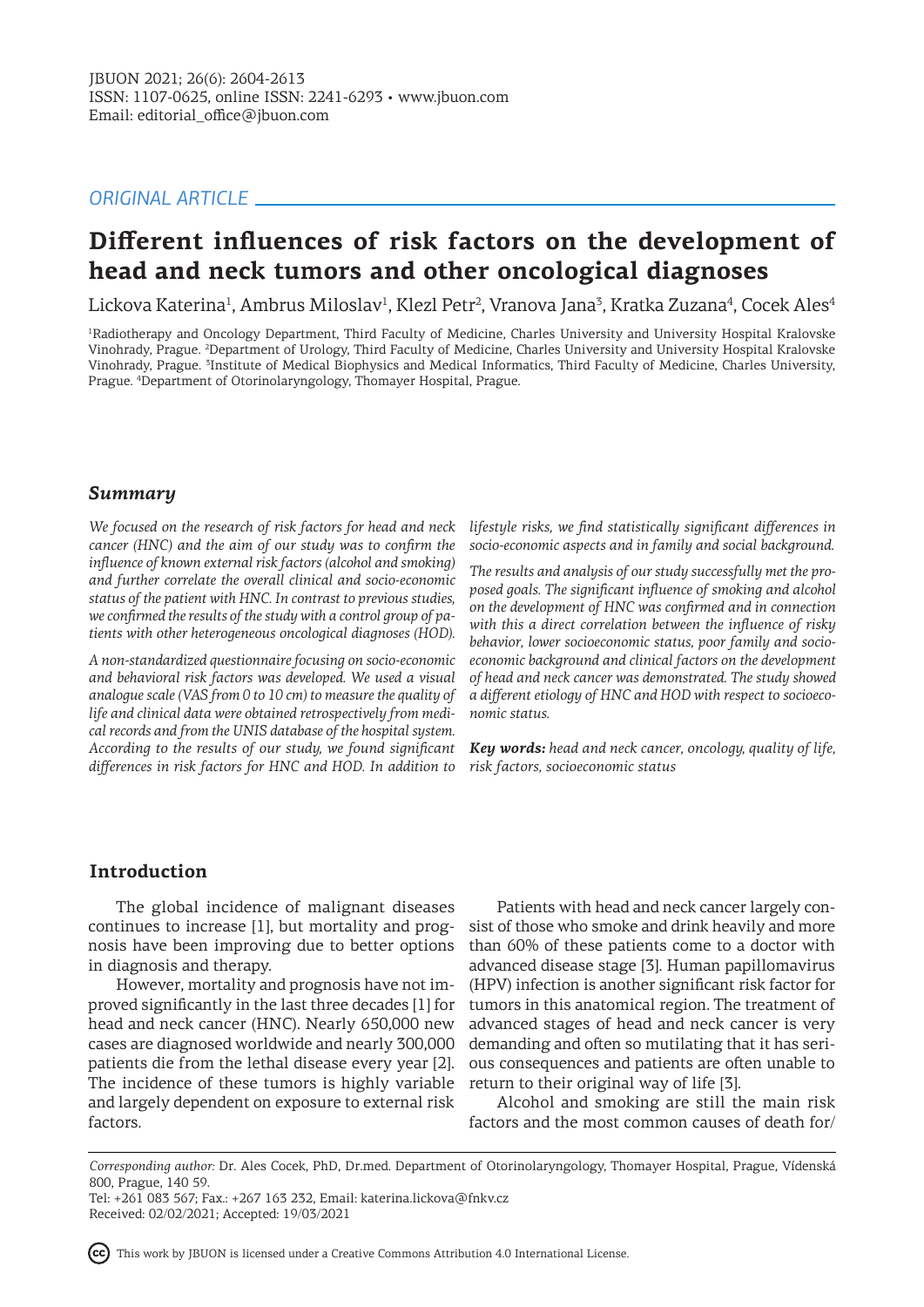from this cancer in the developed world, although their side effects are well-known. This lethal disease is up to 85% caused by the risk factors and can be prevented by lifestyle changes (cessation of smoking dependence and alcohol consumption) and treatment of premalignant lesions (leukoplakia and erythroplasia), unlike other oncological diagnoses [4].

In the past, many studies have been proposed on the etiology of head and neck cancer and on their basis a large number of prevention campaigns and screening programs have been initiated [5]. However, current research calls into question the validity of these initiatives and the effectiveness of prevention and screening campaigns are still in question. A possible reason for these controversies may be that educational programs do not have sufficient evidence to justify them and individuals who are assessed during these studies may not represent a real risk group suitable for screening.

Most of these studies have repeatedly looked at the same research on already-known risk factors and the context of other potential risks or control groups has not been used. In the context of these facts, we focused on the research of risk factors for HNC and the aim of our study was to confirm the influence of known external risk factors (alcohol and smoking) and further correlate the overall clinical and socio-economic status of the patient with HNC [6]. In contrast to previous studies, we confirmed the results of the study with a control group of patients with other heterogeneous oncological diagnoses (HOD).

## **Methods**

#### *Participants and procedures*

This was a retrospective analytical study of cases and controls, where risk factors of tumors in the head and neck were detected in comparison with other oncological diseases from the point of view of socio-demographic and socio-economic, behavioral and clinical aspects.

The research was carried out by the Radiotherapy and Oncology Clinic of the Third Faculty of Medicine of Charles University and the Faculty Hospital in Prague. From December 2015 to March 2019, hospitalized patients and outpatients were continuously approached to participate in the research.

Criteria for participation in the study were: cancer diagnosis, age > 18, willingness and physical ability to collaborate and interviewing ability. All patients signed a written informed consent to participate in the study, which was approved by the Ethics committee of the University Hospital Královské Vinohrady. (Approved on December 2, 2015, in Prague and number for the approval is *EK-VP-62-0-2015*).

Exclusion criteria for patients were: severe neurodegenerative diseases, patients with brain tumors, patients in the final stage of disease, and patients who were unable or unwilling to cooperate and complete the required information.

A non-standardized questionnaire focusing on socioeconomic and behavioral risk factors was developed. If patients did not understand any of the questions, they were explained or read by the researcher in a dedicated room. We used a visual analogue scale (VAS from 0 to 10 cm) to measure the quality of life where 10 is the best possible quality of life and 0 the worst possible quality of life. Clinical data were obtained retrospectively from medical records and from the UNIS database of the University Hospital Kralovské Vinohrady hospital system.

Of the 476 respondents that were approached, 52 did not complete the questionnaires, 24 declined to participate in the study and so they were excluded ( $n = 76$ ) from the investigated sample. The final number of examined patients was 400.

HNC were defined according to categories C00-C14 and C30-C32 of the International Classification of Diseases (10th edition;ICD-10). Morphological information was described in accordance with the International Classification of Diseases (ICD-O) and morphological codes (3rd edition). Only malignancies with morphological codes for squamous cell type (morphological codes 8032, 8033, 8050–8052, 8070–8078, 8082–8084, 8094, 8123) were included in the group of patients with HNC.

#### *Statistics*

In two groups of patients (HNC vs. Others) the following demographic variables were assessed: age, sex (Male/Female), married (Yes/No), divorced (Yes/No), widow (widower) (Yes/No), the family in which the patients grew up (children´s home / 2-parent household / 1-parent household patients living alone (Yes/No), education (apprenticeship, primary school/ high school with graduation/ university), number of years of schooling; Clinical: Stage (I, II, III, IV), histopathological grade (G1, G2, G3, G4), GER (Yes/No), prosthesis/implant (Yes/No), Quality of life; risk factors: smoking (Yes/No), average number of years of active smoking, number of cigarettes smoked, alcohol (regular consumption / occasional consumption / abstainer) (the amount of beer drunk (0.5 l), wine (0.2 l) and hard alcohol (0.05 l).

All the quantitative variables were given as means and standard deviations. For qualitative variables the number and percentages were calculated. Statistical analysis of normally distributed quantitative variables (age, number of years of schooling, number of cigarettes smoked, average number of years of active smoking, the amount of beer drunk (0.5 l), wine (0.2 l) and hard alcohol (0,05 l) was carried out using the independent t-test sample to compare the HNC patients and control group of patients. Pearson's x2 test was used to examine whether there was a statistically significant difference in the observed categorical variables (sex, stage, histopathological grading, GER, presence of implant and prosthesis, family status, complete family, patients lived in the household alone, smoking, alcohol) between the two groups of patients. To evaluate the effect size, the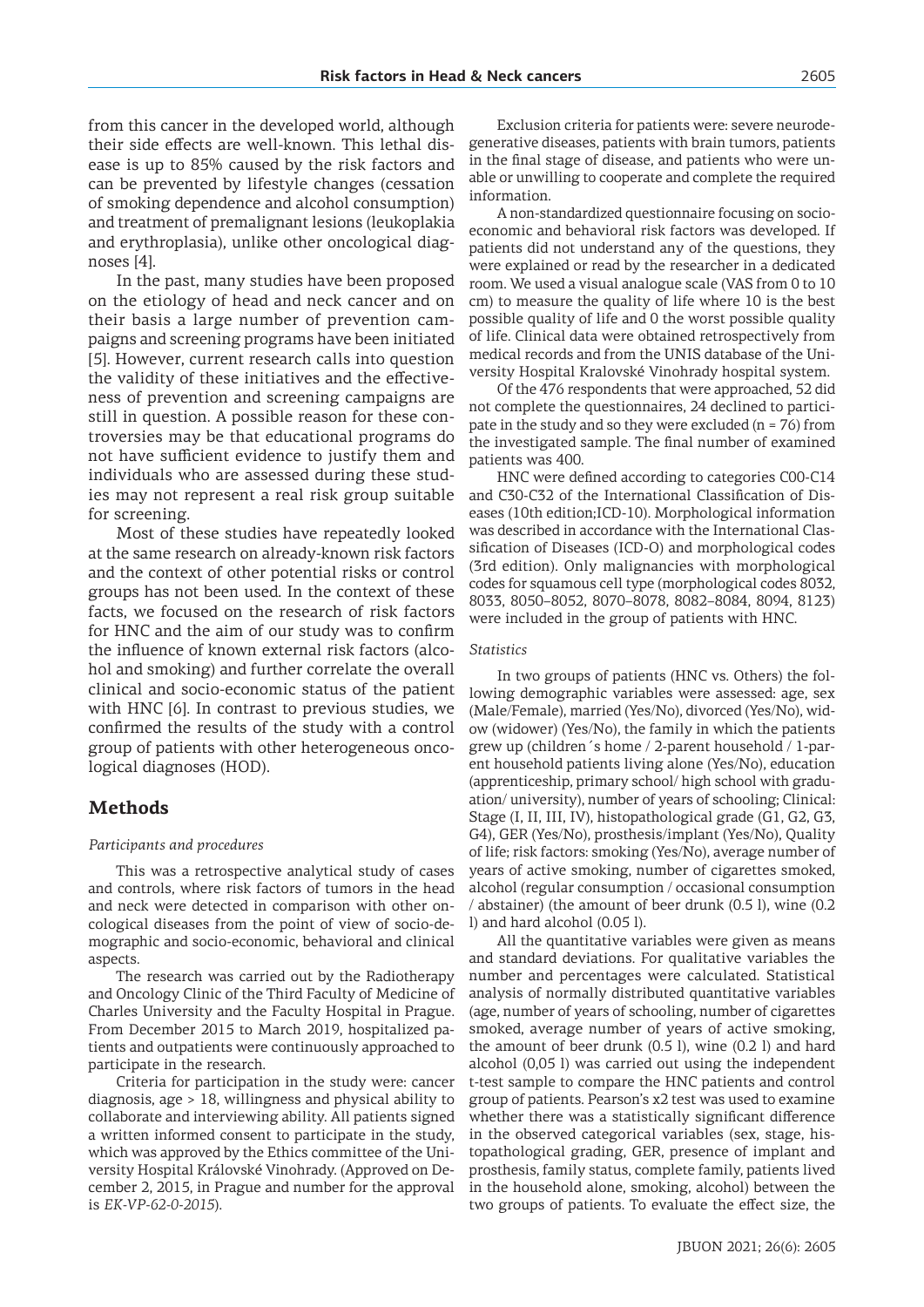Cohen's d for t-test and Cramer's V or Phi (which are a measure of the strength of correlation between two categorical variables in contingency tables; Tables 1-4) for chi-square test were calculated. Statsoft's STATISTICA version 9 and IBM SPSS Statistics version 23 were used for statistical analysis. A p value <0.05 was considered statistically significant.

## **Results**

The results of the study are summarized into logical units according to the investigated variables.

#### *Demographic and clinical variables*

A total of 400 patients were examined. The study group consisted of patients with head and neck cancer (HNC) (n=200), with 127 (64%) men and 73 (37%) women.

The control group consisted of patients with other different oncological diagnoses (HOD) (n=200) and there were 113 (58%) men and 87 (42%) women.

The sex representation ratio in both groups was almost balanced (p=0.219) and the strength of the correlation was weak. The average age at which cancer was diagnosed was very balanced in both groups (in HNC 62.58±9.908 and HOD group 62.68±17.17 years. According to Cohen's d, the difference was trivial.

We also examined the clinical stage in which the disease was diagnosed according to the TNM classification from clinical data and according to primary diagnosis. The most significant difference was in stage IV, where 120 (60.30%) patients were diagnosed with HNC and only 52 (26.00%) with HOD (p<0.001) and the strength of the correlation was very strong.

We also compared the histopathological examination of the grade of tumor differentiation. Grade 1 corresponded to the most differentiated tumor and grade 3 best corresponded best to the least differentiated tumor type. The largest difference in the proportion was found in the least differentiated tumors, which was diagnosed for HNC in 86 (43.00%) patients and for patients with HOD

**Table 1.** Age, Sex and clinical parameters of the two groups of patients HNC (N=200) and ODD (N=200): quantitative variables – means, standard deviations, Cohen's d and p-values of t-test; qualitative variables – numbers, percentages, Cramer's V (or Phi) and p-values of Pearson's  $x^2$  test

| Variables       | <b>HNC</b>    | HOD            | Effect size                   | p value |
|-----------------|---------------|----------------|-------------------------------|---------|
|                 | n(%)          | n(%)           |                               |         |
| Sex             |               |                | $0.0614*$ (weak)              | 0.220   |
| Women           | 73 (36.5)     | 85 (42.5)      |                               |         |
| Men             | 127 (63.5)    | 115 (57.5)     |                               |         |
| Age             | 62.59 (9.908) | 62.69 (13.173) | $0.0009$ <sup>†</sup> (small) | 0.930   |
| Clinical data   |               |                |                               |         |
| <b>Stage</b>    |               |                | $0.3553*$ (very strong)       | < 0.001 |
| I               | 21(10.55)     | 44 (22.00)     |                               |         |
| $\rm II$        | 17 (8.54)     | 45 (22.50)     |                               |         |
| III             | 41 (20.60)    | 56 (28.00)     |                               |         |
| IV              | 120 (60.30)   | 52 (26)        |                               |         |
| Grade           |               |                | 0.2490* (strong)              | < 0.001 |
| $\mathbf{1}$    | 21(10.5)      | 42 (21.0)      |                               |         |
| 2               | 93 (46.5)     | 94 (47.0)      |                               |         |
| 3               | 84 (42.0)     | 39(19.5)       |                               |         |
| $\overline{4}$  | 1(0.5)        | 3(1.5)         |                               |         |
| Not given       | 1(0.5)        | 22(11.0)       |                               |         |
| GER             |               |                | $0.4634*$ (very strong)       | < 0.001 |
| Yes             | 97 (48.5)     | 14(7)          |                               |         |
| No              | 103(51.5)     | 186 (93)       |                               |         |
| Prosthesis      |               |                | $0.0930*$ (weak)              | 0.063   |
| Yes             | 57(28.5)      | 41(20.5)       |                               |         |
| No              | 143 (71.5)    | 159 (79.5)     |                               |         |
| Quality of Life | 60.99 (16.71) | 72.94 (15.63)  | $0.6932^{\dagger}$ (medium)   | < 0.001 |

\*Cramer's V (Phi), † Cohen's d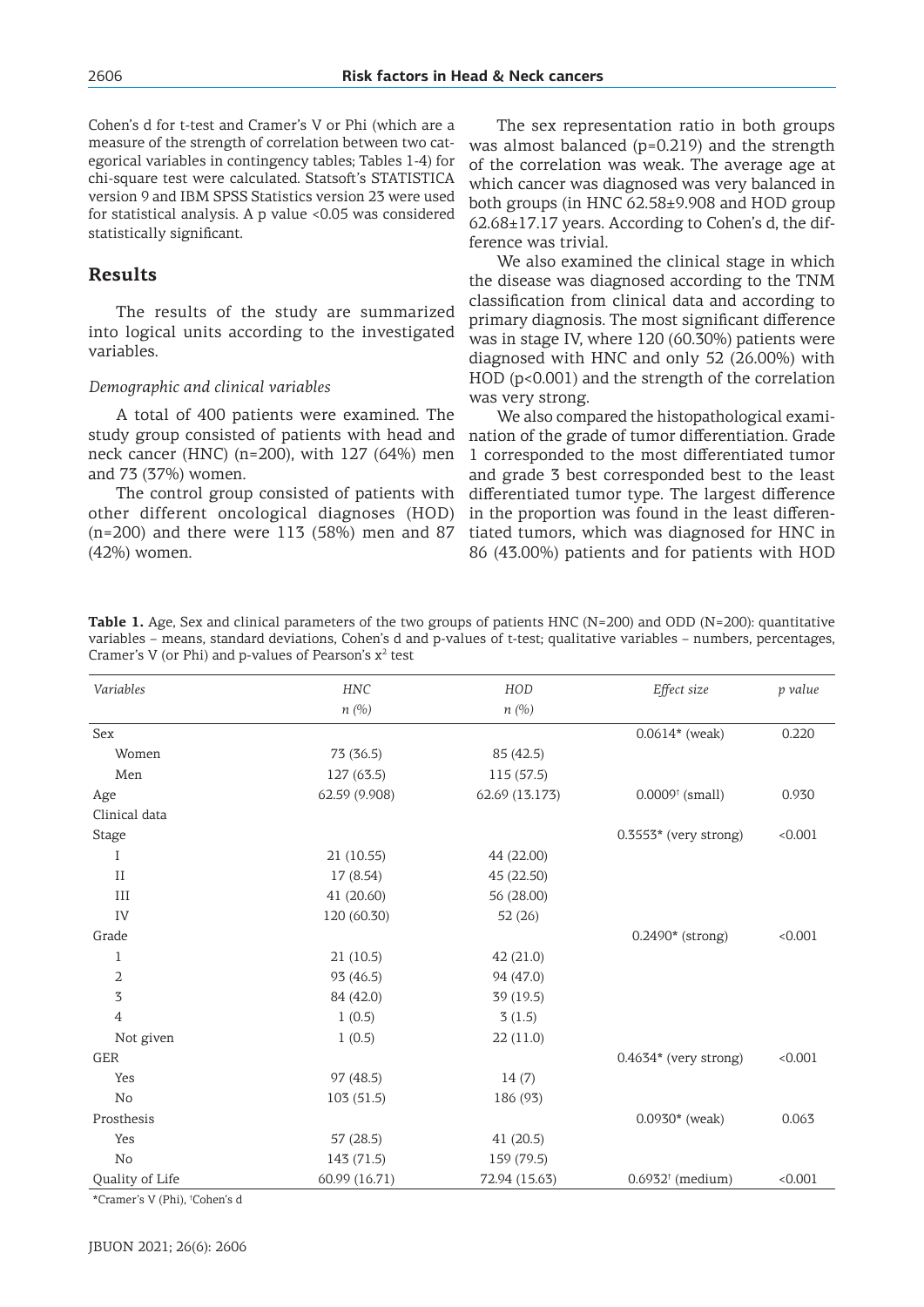| Variables                                              | <b>HNC</b><br>n(%) | HOD<br>$n(\%)$ | Effect size            | p value |
|--------------------------------------------------------|--------------------|----------------|------------------------|---------|
| Family and social background                           |                    |                |                        |         |
| The family in which the patients grew up               |                    |                | $0.2893$ (very strong) | < 0.001 |
| Children's home                                        | 1(0.5)             | 0(0)           |                        |         |
| Incomplete family                                      | 82 (41)            | 31(15.5)       |                        |         |
| Complete family                                        | 117 (58.5)         | 169 (84.5)     |                        |         |
| Social and family background in which patients grew up |                    |                |                        |         |
| Patients lived in the household alone                  |                    |                | $0.1638$ (strong)      | 0.001   |
| Yes                                                    | 68 (34)            | 39(19.5)       |                        |         |
| No                                                     | 132 (66)           | 161 (80.5)     |                        |         |
| Patients lived                                         |                    |                |                        |         |
| in marriages                                           |                    |                | $0.1564$ (strong)      | 0.002   |
| Yes                                                    | 98 (49)            | 129(64.5)      |                        |         |
| No                                                     | 102(51)            | 71 (35.5)      |                        |         |
| Divorced                                               |                    |                | $0.0901$ (weak)        | 0.071   |
| Yes                                                    | 52(26)             | 37(18.5)       |                        |         |
| No                                                     | 148 (74)           | 163 (81.5)     |                        |         |
| Widowed                                                |                    |                | $0.0603$ (weak)        | 0.228   |
| Yes                                                    | 38 (19)            | 29(14.5)       |                        |         |
| No                                                     | 162(81)            | 171 (85.5)     |                        |         |

**Table 2.** Variables related to family background and their comparison in both groups of patients - numbers and percentages, Cramer's V (or Phi) and p value of  $x^2$  test

**Table 3.** Overview of variables related to education and professional classification and their comparison in both patient groups; means, standard deviations, Cohen's d and p-values of t-test; numbers, percentages, Cramer's V (or Phi) and pvalues of Pearson's x<sup>2</sup> test

| <i>Variables</i>                   | <b>HNC</b>    | HOD            | Effect size                | p value |
|------------------------------------|---------------|----------------|----------------------------|---------|
| Education                          |               |                |                            |         |
| Number of years schooling          | 11.86 (2.254) | 13.04 (1.9680) | $0.5030^{\dagger}$ (large) | < 0.001 |
| Professional classification, n (%) |               |                |                            |         |
| Apprenticeship /primary school     | 109 (54.50)   | 64(32)         | $0.2376$ (strong)          | < 0.001 |
| High school with graduation        | 64 (32)       | 107(53.5)      |                            |         |
| College/University                 | 27(13.5)      | 29(14.5)       |                            |         |

**Table 4.** Overview of variables related to risk behavior and comparison in both groups of patients, means, standard deviations, Cohen's d and p-values of t-test; numbers, percentages, Cramer's V (or Phi) and p values of Pearson's x<sup>2</sup> test

| Variables                                 | <b>HNC</b>    | <b>HOD</b>      | Effect size                    | p value |
|-------------------------------------------|---------------|-----------------|--------------------------------|---------|
| Smoking, $n$ $(\%)$                       |               |                 |                                |         |
| Yes                                       | 156 (78)      | 94 (47)         | $0.3202*$ (very strong)        | < 0.001 |
| No                                        | 44 (22)       | 106(53)         |                                |         |
| Average number of years of active smoking | 27.34 (17.66) | 15.11 (19.22)   | $0.6299$ <sup>†</sup> (medium) | < 0.001 |
| Number of cigarettes smoked               | 18.59 (13.73) | 6.78(2.5471)    | $0.9166 \uparrow$ (large)      | < 0.001 |
| Drinking alcohol, n (%)                   |               |                 |                                |         |
| Regular consumption                       | 97(48.5)      | 32(16)          | $0.3503*$ (very strong)        | < 0.001 |
| Occasional consumption                    | 86 (43)       | 133 (66.50)     |                                |         |
| Abstainer                                 | 17(8.50)      | 35 (17.50)      |                                |         |
| Type of alcohol drunk per week            |               |                 |                                |         |
| Amount of beer drunk (0.5 l)              | 8.35 (8.8442) | 3.5775 (5.2332) | $0.6568$ <sup>†</sup> (medium) | < 0.001 |
| Amount of wine drunk (0.2 l)              | 3.34 (3.78)   | 1.44(1.59)      | $0.6552^{\dagger}$ (medium)    | < 0.001 |
| Amount of hard alcohol drunk (0.05 l)     | 8.84 (9.24)   | 2.10(4.23)      | $0.8507$ <sup>†</sup> (large)  | < 0.001 |
|                                           |               |                 |                                |         |

\*Cramer's V (Phi), † Cohen's d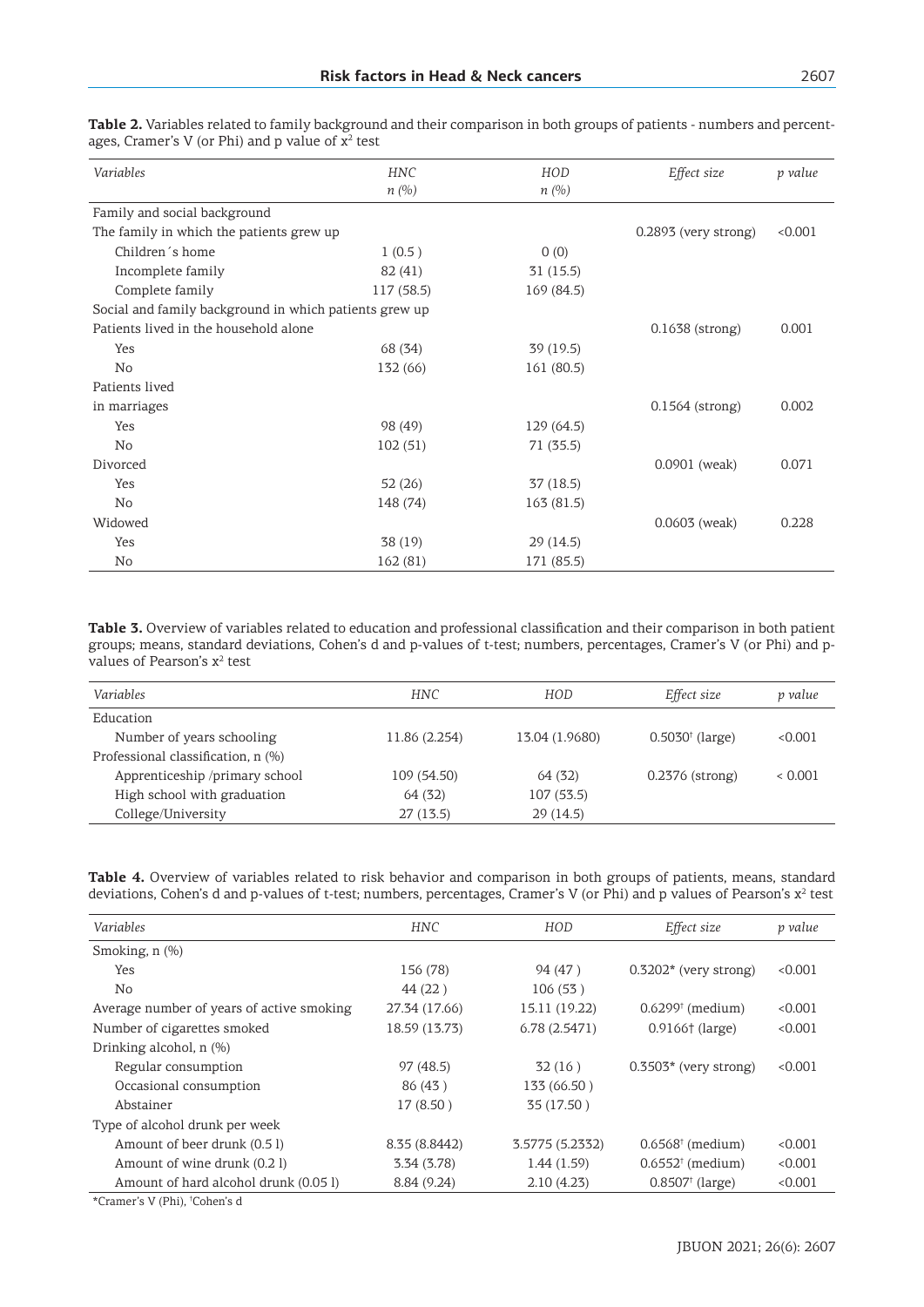only in 39 (19.50%) ( $p<0.001$ ), which was a strong correlation. We also found a significant statistical difference in the premorbid presence of gastroesophageal reflux, where in HNC this symptom was reported by 48.50% of the patients, while in the second group in only  $14(7%)$  (p<0.001), which was a very strong correlation.

The presence of an implant or prosthesis in the oral cavity was another issue studied. However, the differences for this variable were not significant and the strength of the correlation was weak.

We examined the quality of life as the last variable in this group. We found different values in both groups. In patients with HNC, the average value was  $60.99\pm16.71$ , and in the second group  $72.94\pm15.63$  (p <0.001), and according to Cohen's d the effect size was medium.

Subtypes of squamous cell carcinoma were represented in the HNC population from 100% (n = 200) and in the population of patients with other oncological diagnoses, gastrointestinal tract (GIT) tumors, urogenital tumors and breast tumors were most represented (Figure 1), according to the proposed requirements for the integrity of the studied group.

#### *Family and social background*

Several potential risk factors in terms of family background were examined. The first variable examined was whether the patient grew up in a

98

1-parent household or 2-parent household. Here we found a statistically significant difference, as 82 (41%) patients with HNC grew up in a singleparent household and 1 (0.5%) patient in a children's home, while in the control group only 31 (15.5%) patients grew up in a single-parent household (p<0.001) and the strength of the correlation was very strong.

We also asked whether the patients lived alone for more than a year before the onset of the disease. 68 (34%) patients from the HNC group lived alone in the household while in the group with other oncological diagnoses (HOD) only 39 (19.5%) lived alone. According to the results (p<0.001) the strength of the correlation was strong.

We also investigated whether patients were married, widowed or divorced for at least a year before the onset of disease. 98 (49%) patients with HNC and 129 (64.5%) patients in the control group lived in marital union before the onset of disease again we found a statistically significant difference, (p<0.001) and the strength of the correlation was very strong. For other questions from this range of variables, the results were no longer significant and the strength of the correlation was weak for both variables.

#### *Education and professional classification*

We also focused on the length of education, which we determined as the total sum of years of

100  $90$ 80  $70$ 60 50 40  $25$ 30 20 13  $10$ Entrancemental States Figure 1. Proliferation ability of cells after interfering in SNHG1 detected via CCK-8 assay (\*\*p<0.01 *vs.* NC-siRNA group). New Cardinace of Cardinace  $\Omega$ Contraction of the Contraction Marian Cardinal Cardinal Experience of Strategy o discovered according Clear Celibrary Papillar Gentlynds Caetmina Rutos comparative of calcion Society of the Catalogue Lobular Caccional Tubular acatomic Adenocaticoma Arcomes de Cardinary sarcoma

**Oncological Diagnosis in the Control Group**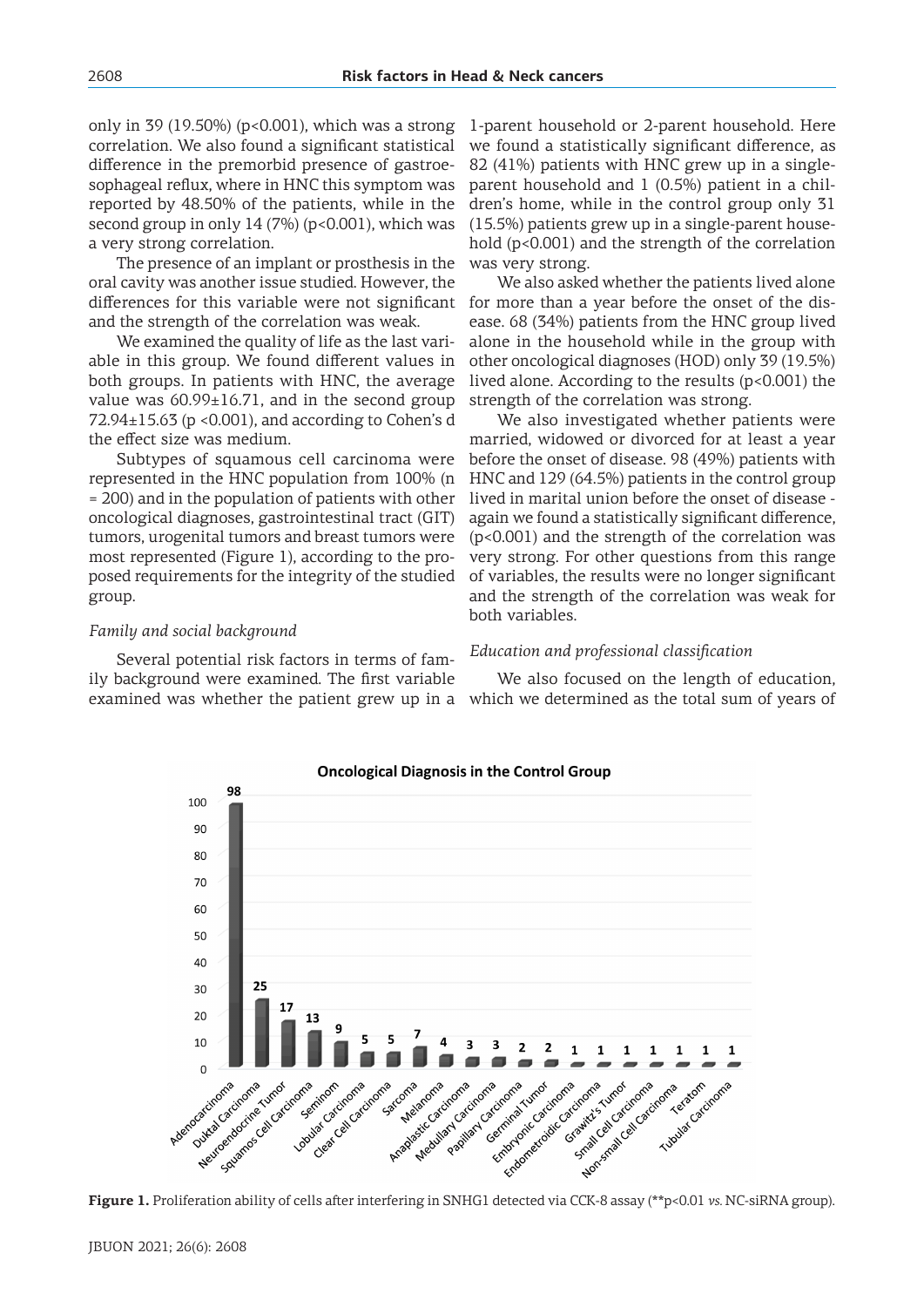schooling, (i.e. primary school, secondary school and college and university), and after that we determined the average. The average value of this sum was 11.86 (SD=2.524) in patients with tumors in the head and neck area and 13.03 (SD=1.9680) in the control group. According to the results of statistical research, we found a significant difference in both groups of patients  $(p \le 0.001)$ , and according to Cohen's d, the difference was large.

Occupational classification of patients was another monitored variable. Patients were assigned to one of three groups (1 - apprenticeship, primary school, 2 – high school with graduation, 3 - University). The most significant difference was found between the two populations in subgroup 1, where 109 (54.50%) patients with HNC were included in this group and 64 (32%) in the control group. The opposite distribution is found in subgroup number 2, i.e. high school-educated patients, where we found 64 (32%) patients in HNC and 107 (53.50%) in the control group. We did not find a significant difference in subgroup No. 3 (university). The strengths of the correlations were strong.

#### *Risky behavior*

The most significant differences are found in cigarette smoking, as expected. In patients in the study group we recorded almost 30% more smokers: in HNC, 156 (78%) patients smoked in contrast to HOD, where only 99 (47%) patients smoked, p<0.001, which is a very strong correlation It was further confirmed that patients with HNC smoked on average almost 3 times more cigarettes per day than patients from the HOD group. According to Cohen's d, the size effect was medium. In patients in both groups, we also asked about the number of years they had been actively smoking and again calculated the average exposure time. Patients with HNC reported a mean number of years (mean =  $27.34$ , SD = 17.66) that was almost twice as long as patients with HOD (Mean = 15.1050, SD = 19.21), p <0.0001, a large effect size.

We also found significant differences in alcohol consumption. We divided the patients in both populations into three groups. The first group consisted of abstainers (A1), the second group consisted of patients who consume occasionally (A2), meaning they do not drink one alcoholic beverage every day (meaning 0.02l of wine, 0.5l of beer or 0.05l of hard alcohol and the last third group consisted of patients who consume alcohol regularly (A3). In patients diagnosed with HNC, almost 33% higher regular alcohol consumption was reported than in HOD and abstinence in the HNC group was only 17  $(8.50\%)$  (p<0.001) and the strength of the correlation was very strong.

We also looked at the type of alcohol that patients consume. We divided the type of alcohol that patients consumed into 3 groups: wine (0.2 l), hard alcohol (0.05 l), and beer (0.5 l). We calculated the average total values and chose the week of consumption in our research as the time interval, especially because for patients who did not drink alcohol daily, it would be very difficult to determine the daily dose and the data could be skewed. The results show that patients with HNC drink almost 4 times more hard alcohol per week than HOD (p<0.0001), and the effect size was large. Patients with HNC also drink more than twice as much beer and wine than patients from the control group (p<0.0001). In both cases the size effect was medium. We found a statistically significant difference according to all examined parameters related to alcohol use.

## **Discussion**

The aim of our study was to provide a clear and comprehensive analysis of risk factors in patients with HNC and their different representation in comparison with the control group of patients with HOD.

According to the analysis of demographic data, the ratio of women and men in both groups was without statistically significant difference and also the average age of individuals in the primary diagnosis of the disease in both groups was almost the same.

It was found that more than 26% of patients with HNC were diagnosed in a locally advanced or metastatic stage of the disease, in contrast to the group of patients with HOD, according to the primary staging and subsequent description according to the TNM classification. This result is in agreement with sources from the literature, which state that more than 70% of patients with HNC come to the initial diagnosis in a late stage [7].

The causal relationships of these data have not yet been fully clarified, but this condition is most often correlated with lower socioeconomic status in patients with HNC and associated with higher rates of smoking and alcohol abuse, as well as with insufficient prevention of risky behavior [8].

We also compared histopathological examination of the grade of differentiation within the clinical data. A significantly higher grade and thus more aggressive tumor type was found in patients with HNC compared to the control group. There are few foreign sources that would provide valid data in this context. Fang et al studied the association of histological differentiation with the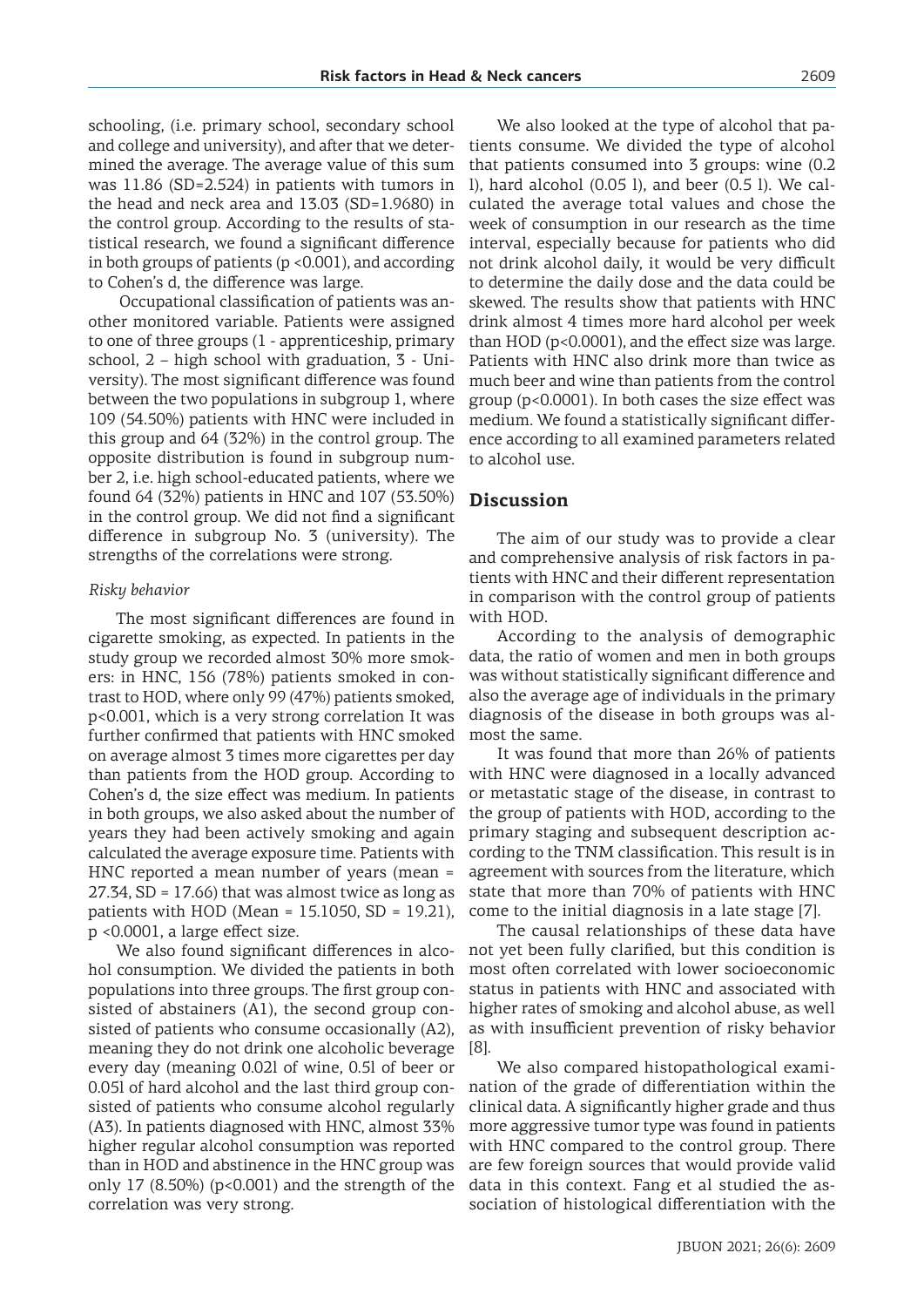patients [15].

clinical manifestations of oral cancer, but found no significant association between the grade of tumor differentiation and age, sex, tumor size, bone invasion, depth of invasion, or a history of exposure to known carcinogens. Instead, nodal metastases, extracapsular spread, and perineural invasions were very closely associated with the tumor grade [9]. We can assume that the grade of tumor grade is directly proportional to the stage of the primary disease and thus confirms the validity of the previous statement that patients with HNC come to primary diagnosis with more advanced disease stages than patients with HOD.

In the group of patients with HNC, a higher proportion of the presence of premorbid gastroesophageal reflux disease was confirmed. The effect of smoking and alcohol plays a significant potentiating role, as tobacco smoking is the most important etiological factor in GER and alcohol acts as a trigger for reflux episodes [10], both of which reduce esophageal sphincter pressure, which in turn induces reflux [11].

Family and social background of patients was another area of the examined variables. With regard to meeting the objectives of the study and providing a complete overview of the effects of risk factors in the timeline, we tried to monitor the socio-economic and family background from childhood to the present.

The first variable examined was the family background in the patient's childhood.

Children from divorced families have been shown to be more prone to risky behaviors, especially with regard to smoking, alcohol and early drug use, and more often these individuals are more likely to become lifelong addicts [12,13]. Our results confirm the aforementioned findings, as we detected almost 30% more patients from singleparent families in HNC. The connection can be deduced from the fact that alcohol and smoking are the main risks for head and neck cancer, and individuals from single-parent families have a higher tendency for this risky behavior at a much younger age and also more often fall into these lifelong addictions.

We also asked whether the patients lived in a separate household for more than a year before the onset of the disease. The difference in both groups was again significant and it was shown that patients with HNC lived alone more often than patients with HOD according to our results. We can assume the most likely cause to be a greater tendency to socially isolate/distance oneself, consequently leading to an increased risk of addiction to smoking or alcohol in patients who do not have strong family support [14]. The re-correlation between quality of life and survival in

lower than in the control group according to the results.

> Previous findings have shown that the total number of years of education is positively correlated with intelligence [20] and it was be confirmed that fewer years of education and lower financial income are associated with an increased risk of head and neck cancer [21]. The correlation between the development of HNC and lower levels of education can be caused by limited access to information on prevention, lifestyle and disease in general, including diagnosis and treatment [22].

> sult can be a deterioration in the quality of life, financial background, and also the prognosis of

was also the subject of the research.

Marital status before the onset of the disease

Significantly more patients with HOD were married, and this result may be related to the findings of the Schaefer study, which demonstrates a positive effect of marriage on the stage of primary diagnosis of tumor [16]. Furthermore, it was shown that the support of cancer patients' partners improved their prognosis in early primary staging [17,18] and a positive effect on the reduction or complete elimination of nicotine addiction and alcohol consumption [19] was demonstrated. Another item examined was the average length of education. The average value of patients with head and neck tumors was up to two years

We also monitored the professional classification of patients in this context. The HNC group was dominated by patients who were trained or had only a basic education, and HOD had the most patients in the group with a high school diploma. The sources of literature that have dealt with this issue are very limited. However, it was found that individuals living in the poorest conditions with impossibility of education have a significantly higher risk of developing HNC than people who have a higher level of education [21,22]. Johnson came to similar conclusions, confirming the increased incidence of HNC in men who were trained or had only completed primary school [23].

We also investigated the current quality of life. We encountered a significantly higher and therefore better quality of life in patients with HOD according to our results. The sources of the literature dealing with the quality of life of patients with HNC are relatively extensive, but the results of these studies are inconsistent. One of the most extensive studies on this topic was conducted by Mehanna et al, who found that the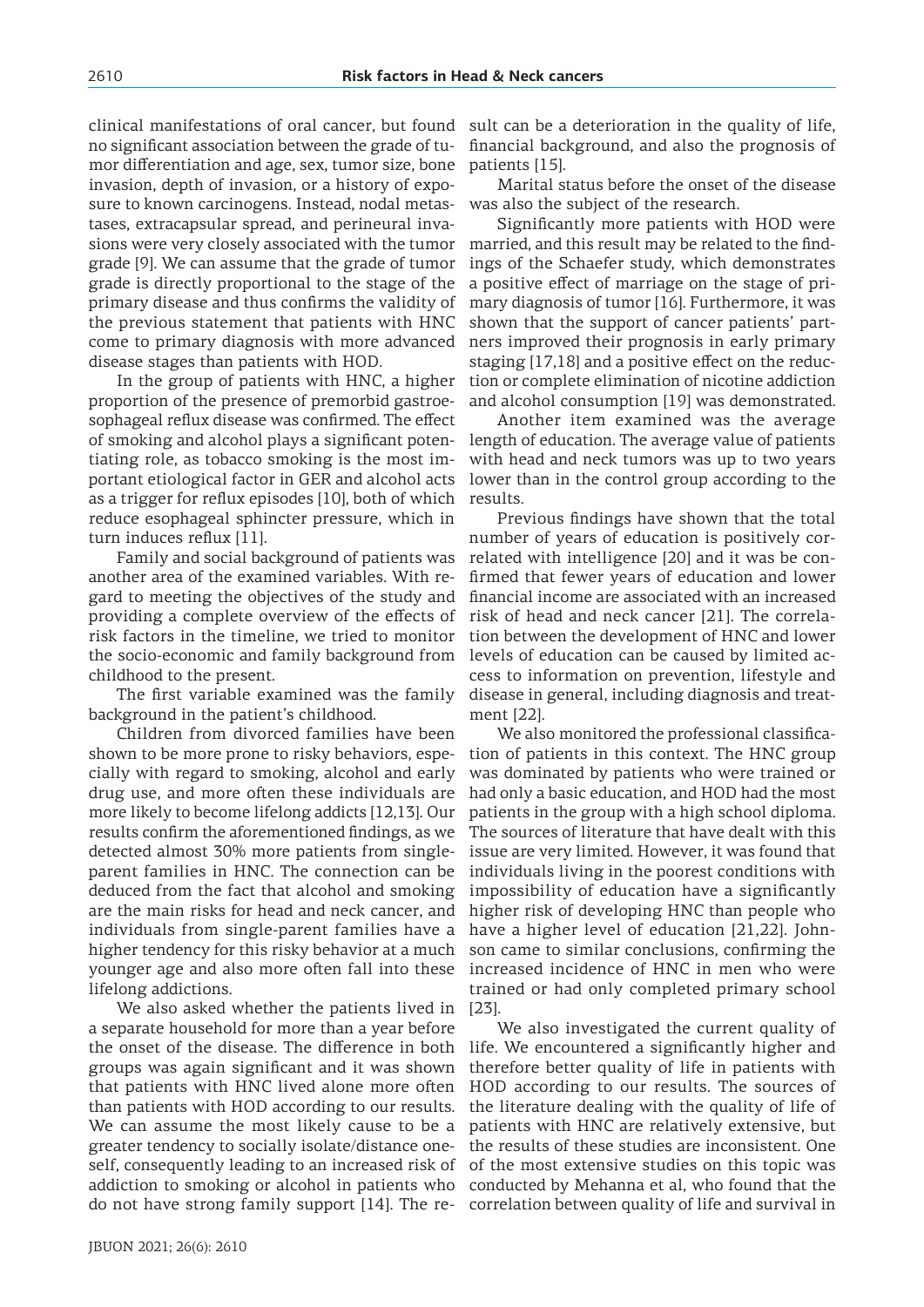patients with HNC is not currently proven by sufficient clinical data, but the relationship between quality of life, psychosocial factors and long-term survival exists [24]. The worse quality of life in the population of patients with HNC can be explained by a more advanced stage of disease in which the tumor is diagnosed and also by very demanding and often very mutilating therapy affecting facial deformity, speech, communication and food intake. Patients with HNC often do not end tobacco and alcohol dependence even during therapy, and these circumstances again lead to further deterioration in quality of life and a reduction in overall survival rates.

We also included repeatedly confirmed risk factors, especially smoking and alcohol abuse, in the study. Cigarette smoking is a major risk factor for HNC, but it is also heavily involved in the development of other types of cancer, including lung, esophageal, bladder and pancreatic tumors (tobacco smoke). We demonstrated a significant difference between the two groups of patients with a significantly higher percentage of nicotine/ tobacco use in patients with HNC in all monitored items related to tobacco abuse, as expected. This result is in agreement with all previous studies dealing with the research on risk factors in HNC [3,25]. We can state that the effect of smoking is the major risk factor for HNC. We found similarly significant differences in both groups in alcohol use according to our findings and in connection with previous research. Although some studies have found a higher incidence of chronic alcohol abuse in higher socioeconomic classes, it has been shown that a greater proportion of the negative consequences of increased alcohol exposure are found in lower-income groups [8].

Current evidence suggests that the socioeconomic differences and the negative impact of alcohol consumption on the human body consist mainly in the quality of the alcohol consumed and the experience of the negative consequences associated with this risk factor. However, the exact nature of these complex relationships requires further extensive study [8].

We must also consider factors in general, such as the geopolitical, cultural and socio-economic situation, as well as individual factors such as community context, family, peer influences, biological predispositions, prenatal alcohol exposure, psychological factors and socio-demographic features (e.g. sex, age, race, ethnicity, culture, religion and socio-economic status), in the context of the data presented above [26]. These factors interact linearly with each other at different levels over time to indicate opportunities for alcohol and a direct correlation between the influence of risky

smoking exposure and the associated negative consequences for an individual's health [26,27]. These data positively correspond to our previous findings regarding the sociodemographic-clinical status of patients with HNC. A study in Canada even showed that cancers caused by smoking and alcohol abuse are much more common in the lower socioeconomic class, and we found more breast and testicular cancers in the upper socioeconomic class [28]. Weaknesses in the healthcare of individual countries also play a role in these conclusions [28,29].

Smoking, excessive alcohol consumption and health care shortages are fundamental determinants of health, but we must also consider the fact that inequalities in general living conditions in the political, economic, social and cultural spheres also play a large role. However, the different living conditions between individual countries and the resulting influence on the outbreak of HNC do not lie only in political and social security.

Lifestyle risk factors have a much more significant impact on the incidence and mortality of HNC even in countries with high socio-economic levels [28]. In the future, studies dealing with the overall context of the influence of risk factors in HNC and their relationship to the socio-economic position of the individual in society should be conducted.

## **Limitation of the study**

We can consider as a limitation of our research that only patients from one oncology center participated. The study involved mainly residents of Prague and therefore the different influence of risk factors of life in the village compared to the city was not documented.

We deliberately excluded HP-positivity from the study because HPV is of considerable importance as a risk factor in HNC, but in our research we compared HNC with a group of patients with other oncological diagnoses and in most of them HPV did not play a significant role as a risk factor. Respondents may also have considered some questions about their socio-economic situation to be too personal, which may have influenced the validity of their answers.

#### **Conclusion**

The results and analysis of our study successfully met the proposed goals. The significant influence of smoking and alcohol on the development of HNC was confirmed and in connection with this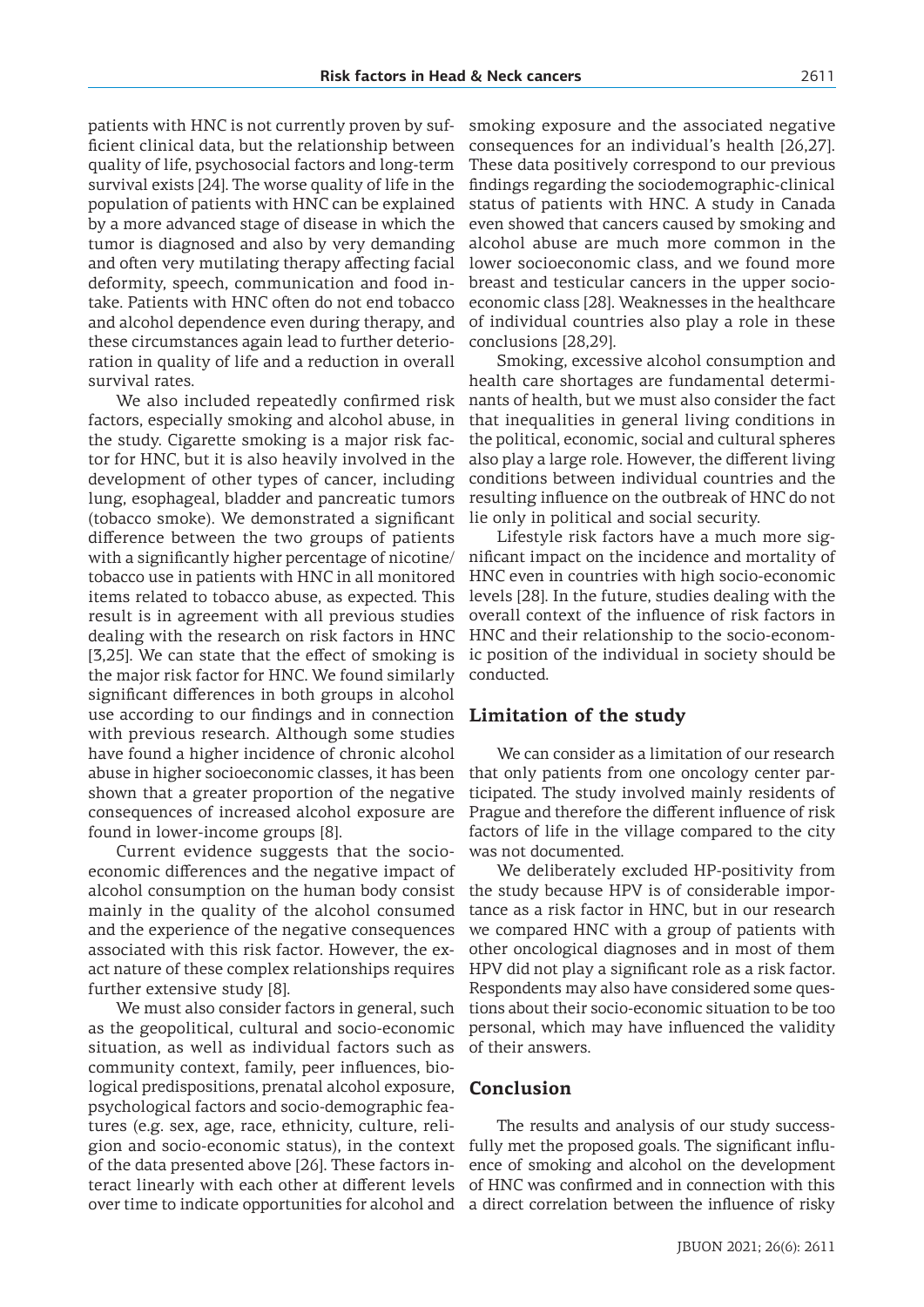behavior, lower socioeconomic status, poor family and socioeconomic background and clinical factors on the development of head and neck cancer was demonstrated.

The variables proposed in our study were compared to a control group of patients with HOD, and the validity of the above data and findings was supported by different results in both groups, in contrast to previous research.

This project could then serve as a basis for further follow-up research into the risk factors of these serious diseases and further participate in the renewal of prevention campaigns in the context of risky behavior and the emergence of oncological diseases.

## **Conflict of interests**

The authors declare no conflict of interests.

## **References**

- 1. IARC Monographs on the Evaluation of Carcinogenic Risks to Humans, Vol 100, A Review of Human Carcinogens. Lyon, France: International Agency for Research on Cancer; 2011. http :// monographs.iarc. fr /ENG/Monographs/PDFs/index.php.Accessed November 2,2011.
- 2. IARC Preamble to the IARC Monographs. Lyon, France: International Agency for Research on Cancer; 2006.http://monographs.iarc.fr/ENG/ Preamble/index. php.Accessed November 2, 2011.
- 3. List MA, Siston Amy, Haraf D et al. Quality of life and performance in patients with advanced head and neck cancer with concomitant chemoradiotherapy: prospective examination. J Clin Oncol 1999; 17:1020-8.
- 4. Downer MC, Moles DR, Palmer S, Speight PM. A systematic review of test performance in screening for oral cancer and precancer. Oral Oncol 2004;40:264-73.
- 5. Sankaranarayanan R, Ramadas K, Thomas G et al. Effect of screening on oral cancer mortality in Kerala, India: a cluster-randomised controlled trial. Lancet 2005;365:1927-33.
- 6. Leemans CR, Braakhuis BJ, Brakenhoff RH, 2011. The molecular biology of head and neck cancer. Nat Rev Cancer 2011;11:9-22.
- 7. Guntinas-Lichius O, Wendt T, Buentzel J et al. Head and neck cancer in Germany: a site specific analysis of survival of Thurigian cancer registration database. J Cancer Res Clin Oncol 2010;136:55-63.
- 8. Hobdell MH, Oliveira ER, Bautista R, Myburgh NG, Lalloo R, Narendran S, Johnson NW. Oral diseases and socio-economic status (SES). Br Dent J 2003;194:91-6; discussion 88.
- 9. Fang KH, Kao HK, Cheng MH et al. Histological differentiation of primary oral squamous cell carcinomas in an area of betel quid chewing prevalence. Otolaryngol Head Neck Surg 2009;141:743-9.
- 10. Yamamichi N, Mochizuki S, Asada-Hirayama I, Mikami-Matsuda R, Shimamoto T. Lifestyle factors affecting gastroesophageal reflux disease symptoms: a cross-sectional study of healthy 19864 adults using FSSG scores. BMC Med 2012;10:45. doi: 10.1186/1741- 7015-10-45.
- 11. Ness-Jensen E, Lagergren J. Tobacco smoking, alcohol

consumption and gastro-oesophageal reflux disease. Best Pract Res Clin Gastroenterol 2017;31:501-8.

- 12. Fagan PF, Churchill A. (2012). The Effects of Divorce on Children. www.marri.us. Retrieved 17 October 2013 from http://downloads.frc.org /EF/EF12A22.pdf.
- 13. Brown SL, Rinelli LN. Family Structure, Family Processes, and Adolescent Smoking and Drinking. J Res Adolescence 2010;20:259-73.
- 14. DiMatteo RM, Lepper HD, Croghan TW. Depression is a risk factor for noncompliance with medical treatment: Meta-analysis of the effects of anxiety and depression on patient adherence. Arch Intern Medicine 2000;160:2101-7.
- 15. Wong YK, Tsai WC, Lin JC et al. Socio-demographic factors in the prognosis of oral cancer patients.Oral Oncol 2006;42:893-906.
- 16. Schaefer EW, Wilson MZ, Goldenberg D, Mackley H, Koch W, Hollenbeak CS.Effect of marriage on outcomes for elderly patients with head and neck cancer. Head Neck 2015;37:735-42.
- 17. Aizer AA, Chen MH, McCarthy EP et al. Marital status and survival in patients with cancer. J Clin Oncol 2013;31:3869-76.
- 18. Zhang J, Gan L, Wu Z, Yan S, Liu X, Guo W. The influence of marital status on the stage at diagnosis, treatment, and survival of adult patients with gastric cancer: a population-based study. Oncotarget 2016. Feb 15.
- 19. Lindstrom M. Social capital, economic conditions, marital status and daily smoking: a population-based study. Public Health 2010;124:71-7.
- 20. Al-Dakkak I. Socioeconomic status and head and neck cancer. Evid Based Dent 2010;11:57-8.
- 21. Pokhrel A, Martikainen P, Pukkala E, Rautalahti M, Seppa K, Hakulinen T. Education, survival and avoidable deaths in cancer patients in Finland. Br J Cancer 2010;103:1109-14.
- 22. Hussain SK, Lenner P, Sundquist J, Hemminki K. Influence of education level on cancer survival in Sweden. Ann Oncol 2008;19:156-62.
- 23. Benard VB, Johnson CJ, Thompson TD et al. Examining the association between socioeconomic status and